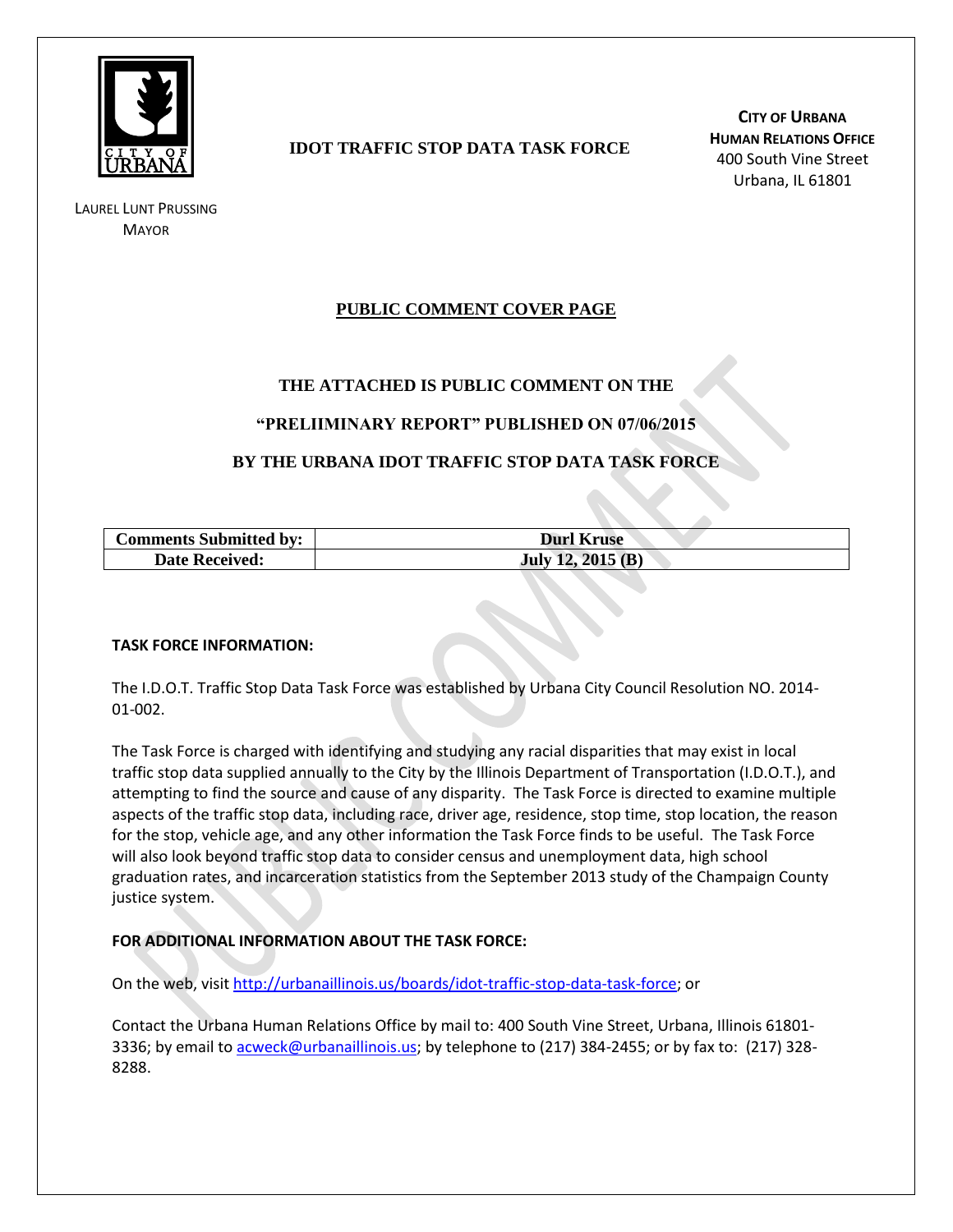| From:               | Durl Kruse                                                                                                                       |
|---------------------|----------------------------------------------------------------------------------------------------------------------------------|
| To:                 | Pete Resnick; Patricia Avery; <i>Cobb, Nicole - IDOT Task Force; Charles, Andrew; ptesta2@illinois.edu; L</i><br>Jakobsson, Eric |
| $Cc$ :              | Rent, Todd                                                                                                                       |
| Subject:            | Educating the Public                                                                                                             |
| Date:               | Sunday, July 12, 2015 10:02:42 PM                                                                                                |
| <b>Attachments:</b> | page1image256.png                                                                                                                |
|                     | page4image17248.png                                                                                                              |

Hello,

Attached is part of the 2014 Traffic Stop study just released three weeks ago. Too often the public misunderstands what data is included in the state study. I have highlighted in RED below the definition of a traffic stop as used in this report. It may be helpful to clarify in your final report that this data DOES NOT include traffic accident tickets or vehicles stopped that are linked to a specific crime. Many people believe they contribute to the traffic stop disparity, which they don't.

Also of particular interest is Footnote #2 that states **if an officer uses a traffic stop as a pretext to stop a "suspicious vehicle", that stop should be report to IDOT.** It seems it is a responsibility of the Task Force to include this information in the report section about "educating the public" about traffic stops. The public should know they have a method to report what they believe may be a Pretextual Stop to the State if they are uncomfortable doing so with the UPD. This is one aspect of educating the public about traffic stops, and an important one.

#### Durl Kruse

PS- Even though Urbana's ratio is 1.11, a slight improvement from last year, African-Americans still compose 28% of the stops for a ratio of 1.75. Again Asians are well below and Hispanics near their percent of the driving public.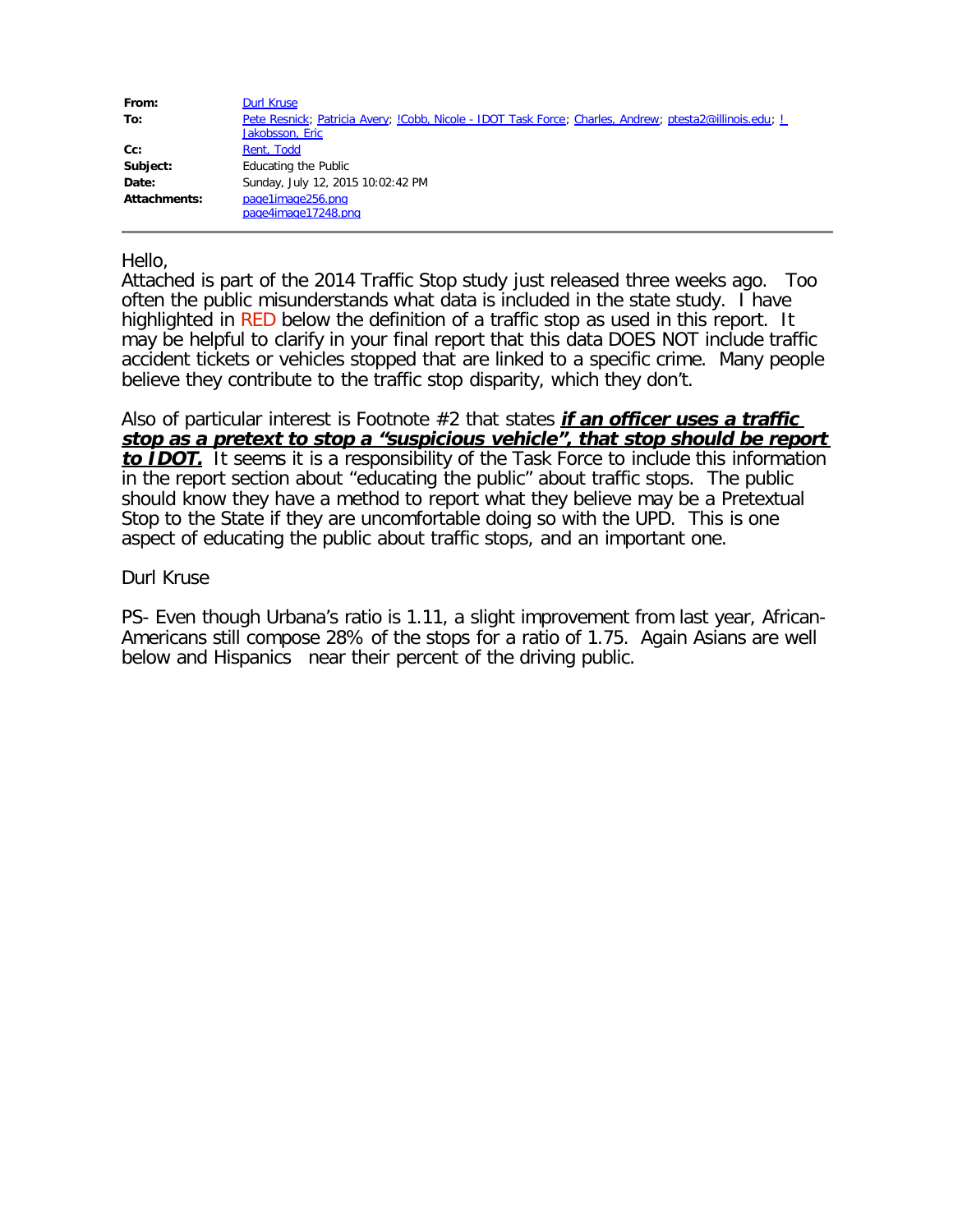# TRAFFIC  $S$   $O$   $P_{BARNU}$

**Submitted by Alexander Weiss Consulting, LLC** 



**ALEXANDER WEISS** CONSULTING



 $\frac{dD}{dD} = 1.11$ 

**Illinois Traffic Stop Study 2014 Annual Report**

**Introduction**

This is the eleventh annual report of the Illinois Traffic Stop Study. Alexander Weiss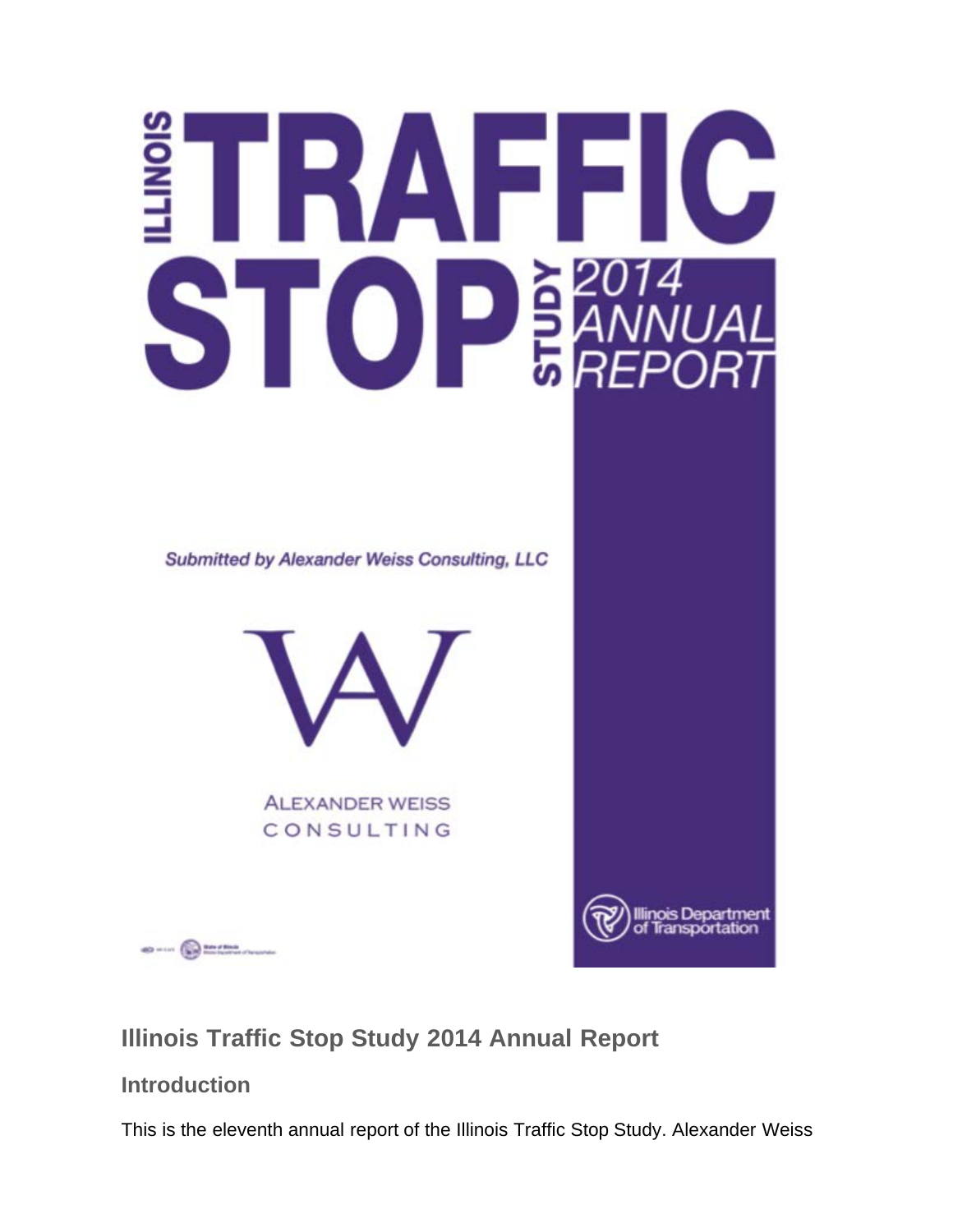Consulting, LLC prepared this report for the Illinois Department of Transportation (IDOT). This report describes statewide results and related issues. A separate document includes the results from each agency that participated in the study.

This report examines several items:

- Reporting procedures
- Agency participation
- Stop data
- The ratio of stops of minority drivers to the estimated minority driving population
- The reasons for traffic stops
- The duration of traffic stops
- The outcome of traffic stops
- Consent searches
- Dog Sniffs

**Illinois Traffic Stop Study Procedures**

Since January 2004, police agencies in Illinois have been required to submit data about traffic stops to the Illinois Department of Transportation. This requirement is in place through 2019.  $1$ 

A "traffic stop" occurs when an officer stops a motor vehicle for a violation of the Illinois vehicle code, or for a local traffic violation. The Traffic Stop Study data does not include traffic citations arising from traffic crashes, or in cases in which an officer stops a vehicle that has been linked to a specific crime, such as a vehicle wanted in connection with a robbery.  $2^2$ 

Our analysis of traffic stops in Illinois is based on the following data elements:

- Race of driver
- Reason for the stop
- Duration of the stop

 $<sup>1</sup>$  Public Act 098-0686</sup>

 $2$  If an officer uses a traffic law violation as a pretext to stop a "suspicious" vehicle, that stop should be reported to IDOT.